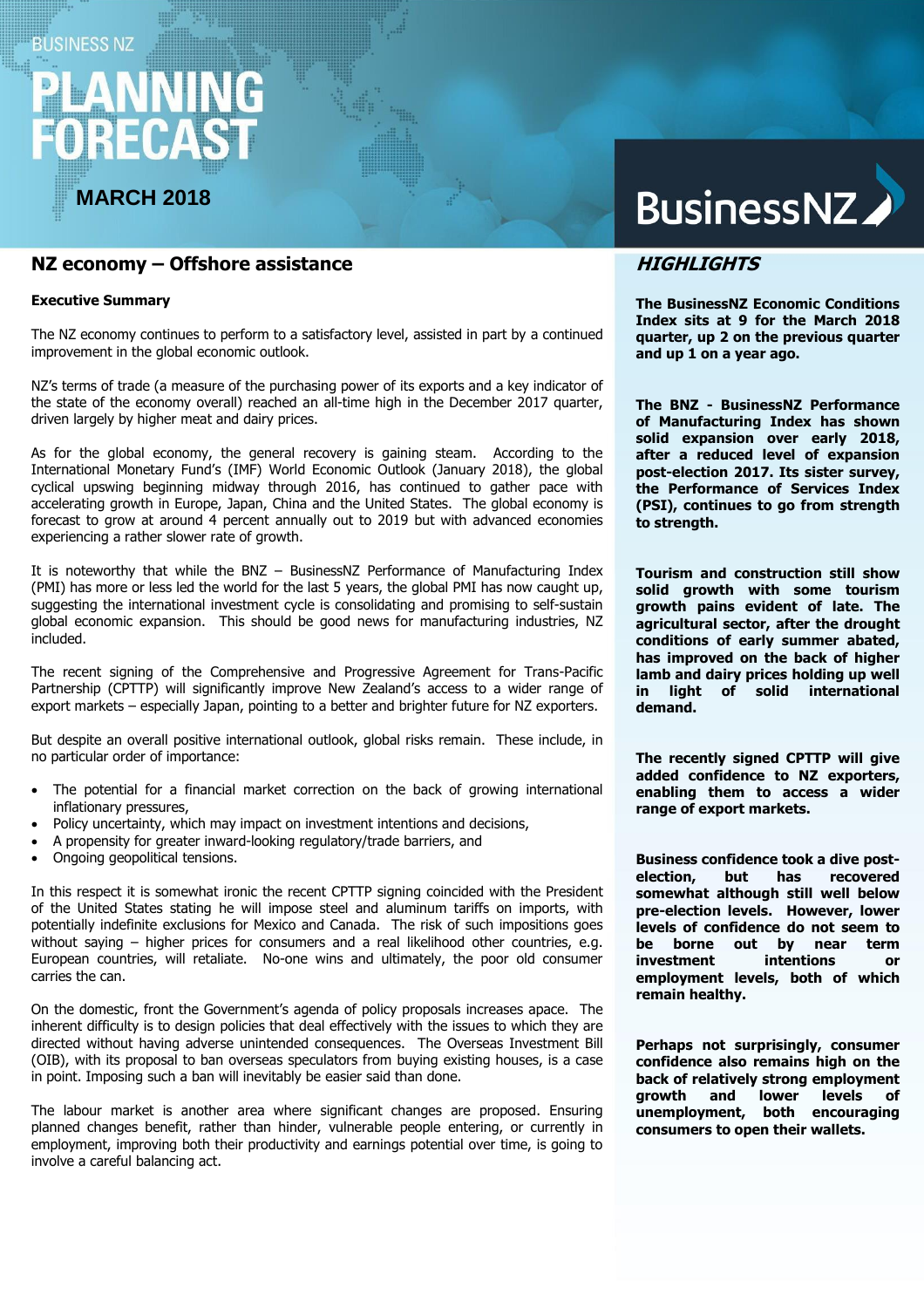#### **PART 1: THE NZ ECONOMY – WHERE ARE WE NOW?**

#### **BusinessNZ Economic Conditions Index (ECI)**

The overall BusinessNZ Economic Conditions Index (a measure of NZ's major economic indicators) sits at 9 for the March 2018 quarter, up 2 on the previous quarter and up 1 on a year ago.<sup>1</sup>





Source: BusinessNZ

Data in the ECI is broken into four key sub-groups:

- Economic growth/performance indicators
- Monetary policy/pricing indicators
- Business/consumer confidence indicators
- Labour market indicators

Of the ECI sub-groups:

**Economic growth/performance indicators sit at 1 for the March 2018 quarter**, down 5 on the previous quarter, and down 1 on a year ago. New Zealand's terms of trade are now at record levels on the back of improving world commodity prices.

**Monetary policy/pricing indicators sit at 2 for the March 2018 quarter**, the same as the previous quarter and down 1 on a year ago. International inflationary pressures are starting to edge up from very low levels and this has seen international interest rates drift up slightly. NZ has not been affected to date.

**Business/consumer confidence indicators sit at 3 for the March 2018 quarter**, up 6 on the previous quarter and up 2 on a year ago. Business confidence is starting to recover somewhat after taking a post-election dive late last year. By contrast, consumer confidence indicators continue to consolidate at robust levels.

**Labour market indicators sit at 3 for the March 2018 quarter**, up 1 on the previous quarter and down 3 on a year ago. Overall, employment growth remains strong, while unemployment has continued to trend down despite record labour force participation rates. The impact of the Government's labour market changes on wages and employment/unemployment is yet to be felt given proposals for change are yet to be implemented.

 $1$ The ECI tracks over 30 indicators on a quarterly basis. The overall index value for any particular quarter represents the net balance of the indicators (generally the number increasing minus the number decreasing) thus providing an overall measure of performance. In general, increases in an indicator are seen as positive (e.g. growth in GDP or employment) and declines as negative. However, this is not always the case; for example, declines in unemployment are seen as positive and increases as negative. The results for the December quarter 2018 are estimates based on available information to date.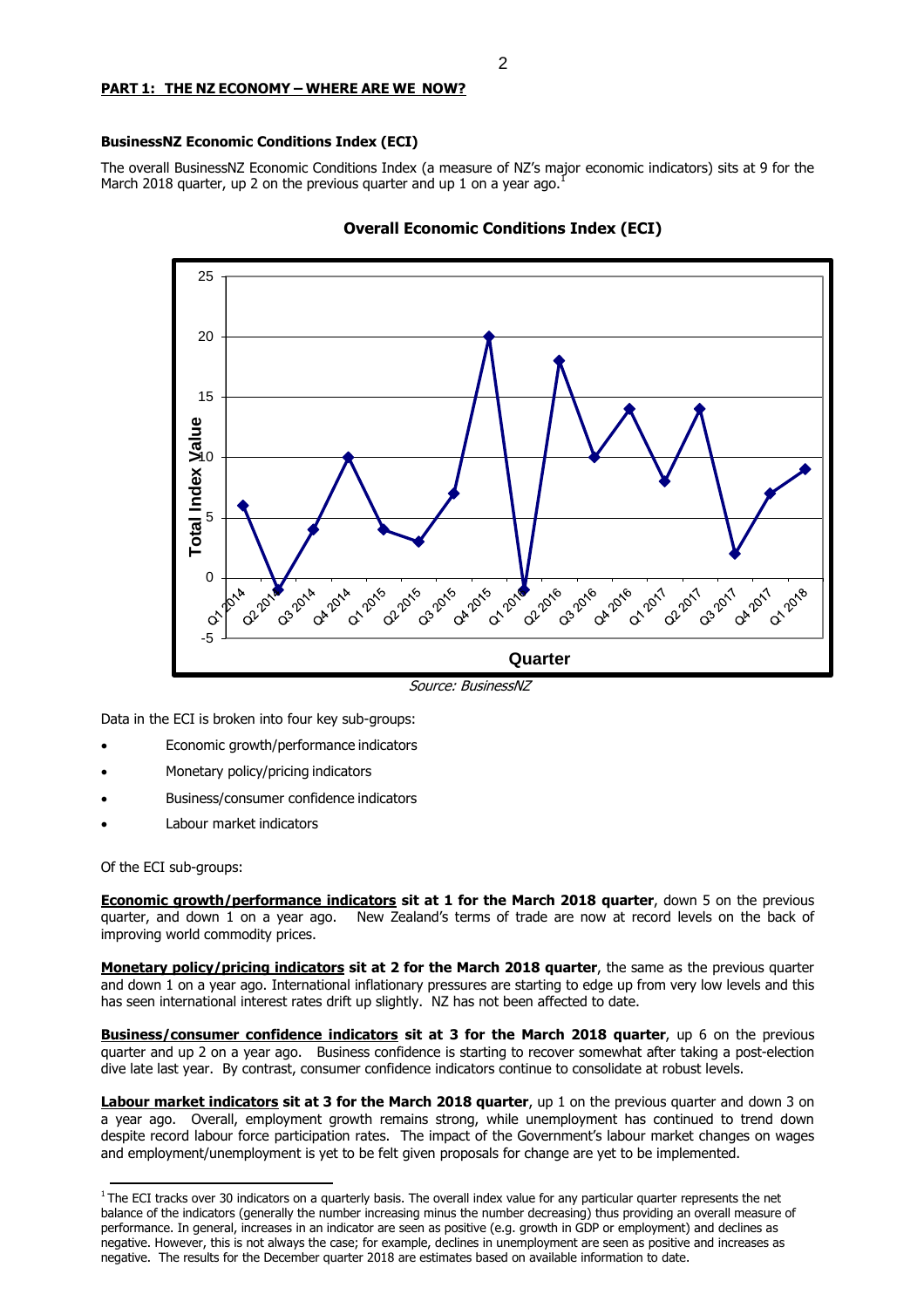#### **PART 2: THE NZ ECONOMY – WHERE ARE WE HEADING**

#### **1.1 Economic growth (GDP) – respectable**

The economic growth outlook has eased slightly from earlier quarters but a still-healthy growth rate of around 3% per annum is forecast out to March 2020.

While there are sectors where some key drivers of growth are starting to ease off (e.g. net migration inflows have started to decrease but remain at historically high levels) and construction activity has eased back somewhat, other sectors continue to show solid growth, including the manufacturing and services sectors.

The agricultural sector, having faced the prospect of drought conditions at the time of the last (December 2017) forecast, has recovered somewhat with significant rain (and in some places too much) lessening the risk of any longterm impact. Dairy prices have generally remained solid and Fonterra's downward revision of its forecast Farmgate Milk Price for the 2017/18 season, from \$6.75 to \$6.40 per kgMS, now seems like a relatively conservative precaution rather than an indication international dairy prices are under any sort of downward pressure.

Meat prices have improved, with relatively strong demand both for beef and lamb and the lambing percentage one of the best for many years. Productivity per animal continues to improve, good news when looking at the wider picture of agricultural production in NZ and the current pressure on land use and nutrient discharge. The global economy is also showing continued improvement, helping increase the demand for quality protein and thereby favouring NZ producers.

For the agricultural community, the (downside) risks are more likely to be related to domestic, rather than international, policy settings. For example, the sector will keenly assess any proposals which come out the Tax Working Group, such as for wealth and/or environmental taxes, for their potential impact.

The Government's agenda of policy proposals continues to run apace although to be fair, it is one thing to advocate polices in opposition and another to try and implement them when in government. The difficulty will be to design policies that when implemented, will address the issues to which they are directed without having adverse unintended consequences. The Overseas Investment Bill (OIB), with its proposal to ban overseas speculators from buying existing houses, is a case in point. Imposing such a ban will inevitably prove easier said than done.

Another area where significant changes are proposed is the labour market. Ensuring planned changes benefit, rather than hinder, vulnerable people entering, or currently in employment, improving both their productivity and earnings potential over time, will inevitably involve a careful balancing act. More on this later under "Labour Market".

As for the global economy, the general recovery is gaining steam. According to the International Monetary Fund's (IMF) World Economic Outlook (January 2018), the global cyclical upswing , beginning midway through 2016, has continued to gather pace with accelerating growth in Europe, Japan, China and the United States. The global economy is forecast to grow at around 4 percent annually out to 2019 but with advanced economies experiencing a rather slower rate of growth.





According to the JPMorgan Global Manufacturing & Services PMI, the rate of expansion in global economic output accelerated to a near three-and-a-half year high in February 2018 as stronger growth in the services sector offset a slightly weaker upturn in manufacturing. The J.P Morgan Global All-Industry Output Index rose to a 41-month high of 54.8 in February, up from 54.6 in January.

Importantly, almost all the nations covered registered an increase in economic output, while the latest rate in jobs increase is also strong.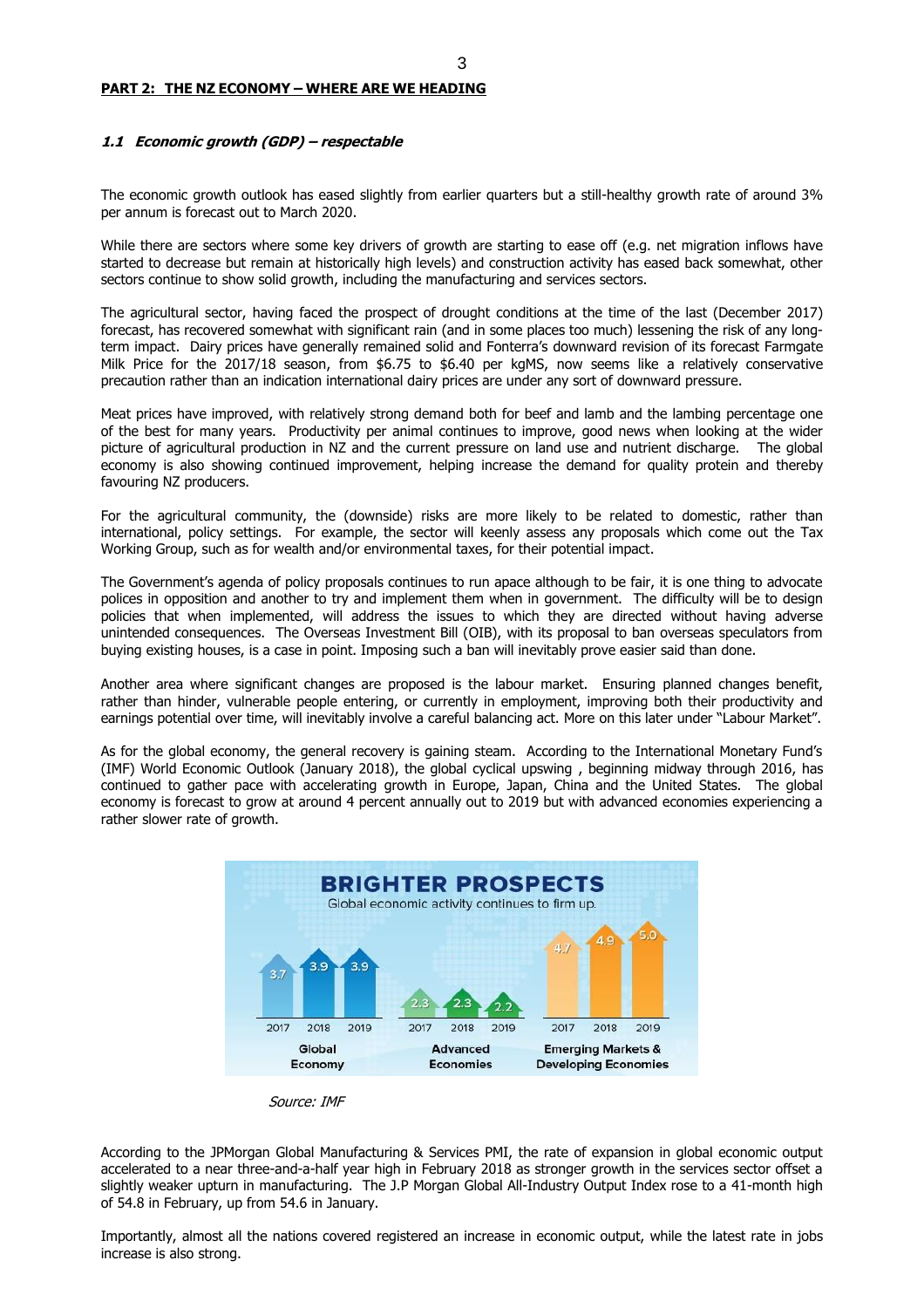It is noteworthy that while the BNZ – BusinessNZ Performance of Manufacturing Index (PMI) has more or less led the world for the last 5 years; the global PMI has now caught up, as can be seen below. This suggests the international investment cycle is consolidating and promises to self-sustain the global economic expansion. This should be good news for manufacturing industries, NZ included.



NZ's terms of trade (a measure of the purchasing power of NZ's exports abroad and a key indicator of the state of the economy overall) reached an all-time high in the December 2017 quarter, driven largely by higher meat and dairy prices.

And there is more good news for NZ, with the recent signing of the Comprehensive and Progressive Agreement for Trans-Pacific Partnership (CPTTP) which will significantly improve access to a wider range of export markets – especially Japan, pointing to a better and brighter future for NZ exporters.

It is somewhat ironic that the recent CPTTP signing coincided with the President of the United States stating he will impose steel and aluminum tariffs on imports, with potentially indefinite exclusions for Mexico and Canada. The risk of such impositions almost goes without saying – higher prices for consumers and a real likelihood other countries, e.g. European countries, will retaliate. No-one wins and ultimately, the poor old consumer carries the can.

Despite the fact that in export terms, NZ exports relatively low levels of both aluminum and steel to the US, the more important issue is the signal sent for future international trade agreements, including the sustainability of current agreements.

It is understood the Tiwai Point Aluminum Smelter (NZAS) in Bluff, last year sold less than 2 percent of its aluminum into the United States, but the proposed tariffs obviously have wider implications for the smelter's other global markets given it has operated in pretty trying conditions for a number of years. Any small (adverse) change could be enough to tip the Bluff smelter over the edge with unfortunate effects for the Southland economy where it is a major player, both in terms of its direct (and indirect) workforce. It is also New Zealand's largest electricity user.

President Trump has tried to provide assurances to markets that the impact of any such tariffs will be largely benign saying they would be introduced in a "loving" way by inviting key trading partners to negotiate an alternative approach on a case by case basis. Not a particularly sound or principled way to address future international trade arrangements and with the major danger of undermining the global trading system which to date has depended on respect for World Trade Organisation (WTO) rules.

|  | Forecasts: Real GDP percent Growth |
|--|------------------------------------|
|--|------------------------------------|

|                | <b>Years Ending</b>                             |     |     |  |  |
|----------------|-------------------------------------------------|-----|-----|--|--|
|                | <b>Mar 20</b><br><b>Mar 19</b><br><b>Mar 18</b> |     |     |  |  |
| <b>Highest</b> | 2.9                                             | 3.3 | 3.6 |  |  |
| Average        | 2.8                                             | 3.0 | 3.2 |  |  |
| Lowest         | 2.8                                             | 2.6 | 2.8 |  |  |

Source: ASB, BNZ and Westpac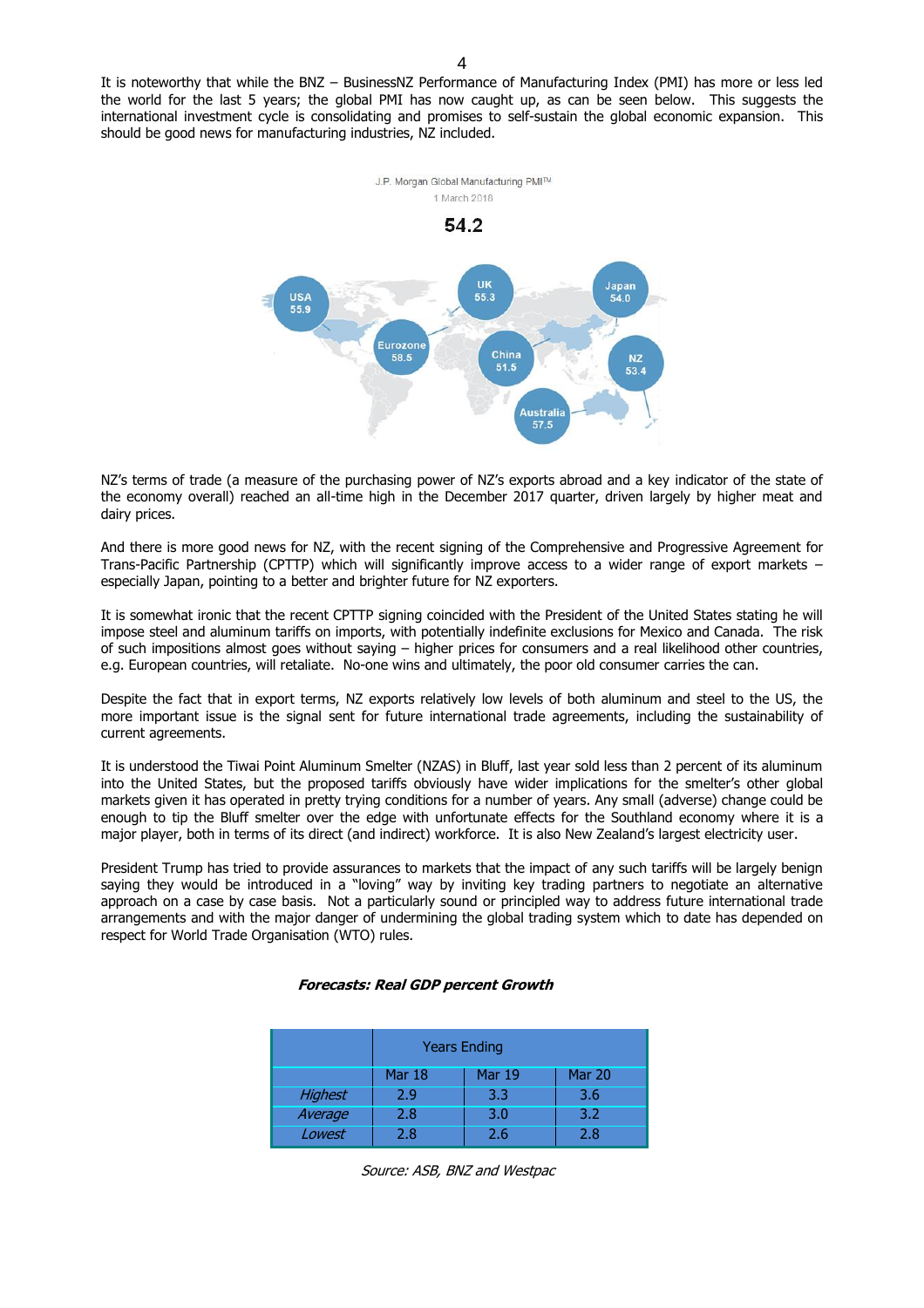#### **1.2 Monetary conditions – on hold for now**

While the Review of the Reserve Bank Act continues in the background, there is little in the way of major changes to be reported in respect to New Zealand's monetary policy settings.

And despite significant uncertainty about the impact on inflationary outcomes of a number of government-promoted policy proposals (expansionary fiscal policies and greater labour market regulation), there is little urgency for the Reserve Bank to act - yet.

At the international level, an improvement in the global economy has seen a number of countries raise interest rates, albeit from a very low base. Rising interest rates have resulted in a sell-off in equities markets, particularly in the US but even so, key US equity indexes have recovered some of the ground lost in February this year. The potential for trade wars in light of President Trump's intention to impose tariffs on steel and aluminum (with some possible country-specific exemptions) is also having some downward effect on equities. Volatility is the name of the game currently in US equity markets.

Notwithstanding the above, there is a growing awareness of an international economy in reasonably good heart with significant expansion over a broad range of economies fueling the prospect of the last decade's very lax monetary policy accommodation ending sooner than anticipated.

#### **Interest rates – edging up**

The 90-day bill rate is forecast to edge up to 2.7% by March 2020 (see forecasts below).

The Reserve Bank, as widely predicted given some post-election uncertainty, kept the OCR at 1.75% at the last review. There is little pressure at this stage to lift the OCR, although there are some hints of underlying inflationary pressures (both tradable and non-tradable) that will likely keep the Reserve Bank focused on inflation.

Construction inflation is now well contained after earlier significant rises and strong competition is keeping a lid on retail prices. The NZ dollar largely holding its own, with some slight increases overall, is also acting as a brake on tradables' inflation.

|                | Years ending                      |     |     |  |
|----------------|-----------------------------------|-----|-----|--|
|                | Mar 18<br>Mar 19<br><b>Mar 20</b> |     |     |  |
| <b>Highest</b> | 2.0                               | 2.3 | 3.2 |  |
| Average        | 1.9                               | 2.1 | 2.7 |  |
| Lowest         | 7 Q                               | 1.9 | 2.3 |  |

#### **Forecasts: Interest Rates (90 day bills)**

Source: ASB, BNZ and Westpac

#### **The NZ dollar – little real change**

While there is a wide range of forecasts on the future direction of the NZ dollar (reinforcing the difficulty of trying to predict future movements), on average it is forecast to remain relatively stable over the period to March 2020.

The above perhaps suggests that markets, particularly financial markets, place more weight on NZ's robust economic position – and its sound institutions – than on who the government necessarily is, or on policy changes on the margins. It is unlikely the Reserve Bank Act review will recommend changes radical enough to upset markets, although as has been previously stated, the devil will be in the detail.

To date the NZ dollar has remained higher than previously forecast, particularly given the fact that interest rate differentials (particular against the US), which would have seen the dollar ease in normal circumstances, have more or less disappeared. The increase in international commodity prices may also be a factor holding up the NZ dollar given the relatively strong historic relationship between the dollar's value and commodity (particularly agricultural) prices. Throw into the mix that US policy uncertainty is having some bearing on the popularity of the US dollar, and reliably predicting the NZ dollar's future direction becomes really hard. Continuation of the status quo might not be too far off the mark.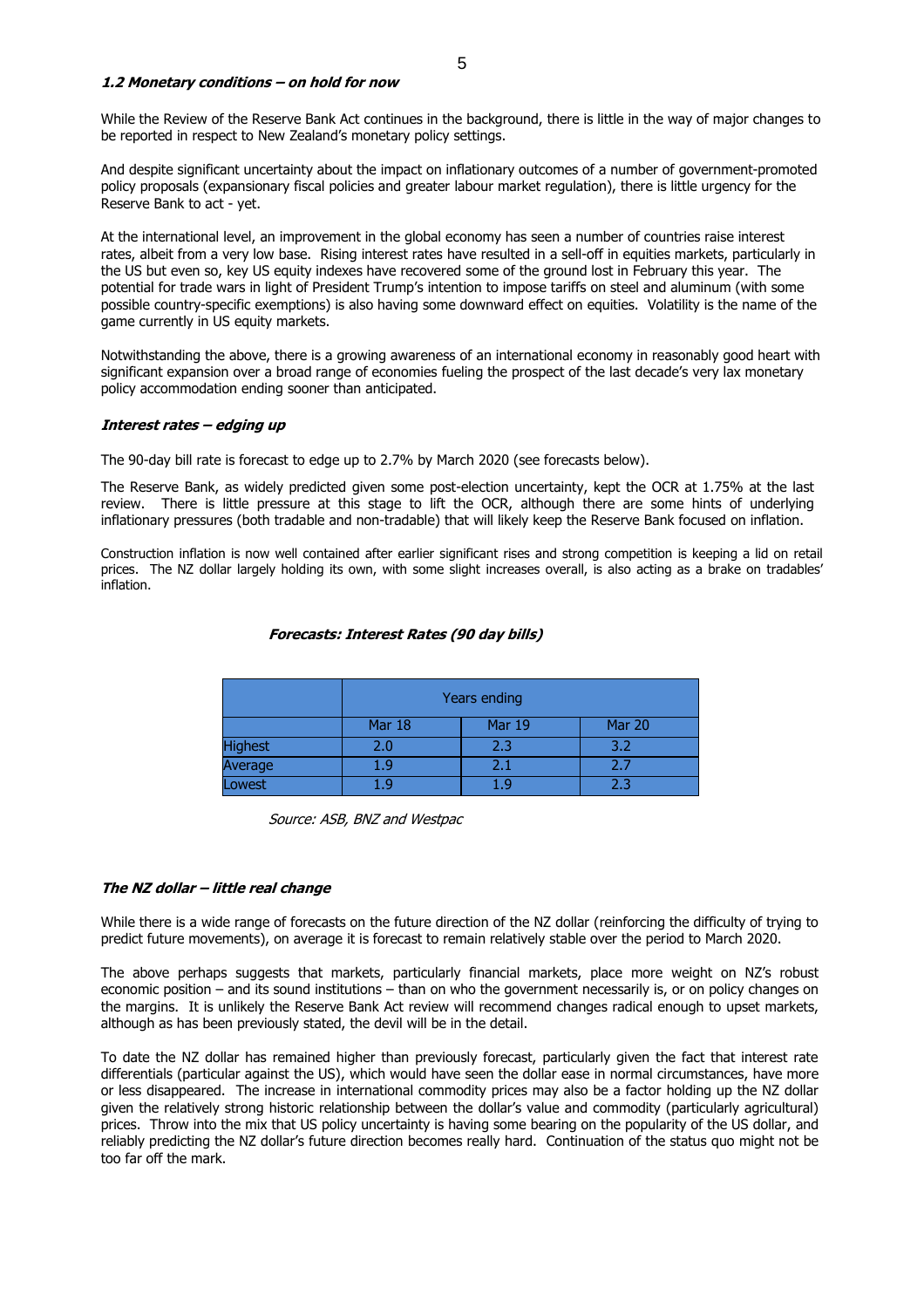#### **Forecasts: Exchange Rates**

|                | AUD (cents) |               |               |                | USD (cents) |               |        |
|----------------|-------------|---------------|---------------|----------------|-------------|---------------|--------|
|                | Mar 18      | <b>Mar 19</b> | <b>Mar 20</b> |                | Mar 18      | <b>Mar 19</b> | Mar 20 |
| <b>Highest</b> | 0.92        | 0.93          | 0.93          | <b>Highest</b> | 0.72        | 0.76          | 0.79   |
| Average        | 0.91        | 0.91          | 0.92          | Average        | 0.72        | 0.70          | 0.72   |
| Lowest         | 0.90        | 0.90          | 0.90          | Lowest         | 0.72        | 0.65          | 0.66   |

| USD (cents)                                     |      |      |      |  |  |
|-------------------------------------------------|------|------|------|--|--|
| <b>Mar 20</b><br><b>Mar 18</b><br><b>Mar 19</b> |      |      |      |  |  |
| <b>Highest</b>                                  | 0.72 | 0.76 | 0.79 |  |  |
| Average                                         | 0.72 | 0.70 | 0.72 |  |  |
| Lowest                                          | 0.72 | 0.65 | 0.66 |  |  |

| TWI                               |      |      |      |  |  |
|-----------------------------------|------|------|------|--|--|
| Mar 19<br><b>Mar 20</b><br>Mar 18 |      |      |      |  |  |
| <b>Highest</b>                    | 74.6 | 75.7 | 76.5 |  |  |
| Average                           | 74.3 | 72.4 | 72.9 |  |  |
| Lowest                            | 73.9 | 70.0 | 70.7 |  |  |

Source: ASB, BNZ and Westpac

#### **Inflation – little upward pressure - yet**

Forecasts below show inflation likely to remain well within the Reserve Bank's target band of 1-3% to March 2020, although gradual rises cannot be ruled out. There are potential pressures from both tradable and non-tradable inflation.

On the tradable side, a continued improvement in the world economy is putting some, at this stage minor, upward pressure on commodity prices, while monetary policies across a range of countries are finally moving back toward more long-term normalised positions. In short, inflationary pressures, while still low internationally, have the potential to escalate over time.

Notwithstanding the above, over recent years global competition and innovation have cranked up the development of better products and services at lower cost. Consequently, the old argument that as demand ratchets up prices will rise does not necessarily hold now as it did in the past. Prices over a wide range of products and services are dropping, both in real and nominal terms, a significant shift away from the traditional assumption that generalised inflation is here to stay. Moreover, consumers have much more choice in where they can source their products, including the fact that on-line shopping is now a very fast and efficient method of obtaining goods and services, literally from "paddock to plate", in a very timely manner.

On the domestic front, inflationary pressures are almost in conflict. Reducing net migration from recent highs, stabilisation (generally) of house prices and a highly competitive retail sector are keeping a lid on general price increases. On the other hand, the new Government's generally expansionary fiscal policy, together with its large building programme, could put upward pressure on prices. Other new policy proposals, such as raising the minimum wage to \$20 per hour by 2021, are also likely to put upward pressure on wage costs.

#### **Forecasts: percent Change in Inflation (CPI)**

|                | <b>Years Ending</b> |        |        |  |
|----------------|---------------------|--------|--------|--|
|                | Mar 18              | Mar 19 | Mar 20 |  |
| <b>Highest</b> | $1.2\,$             | 1.8    | 2.0    |  |
| Average        | $1.0\,$             | 1.6    | 1.7    |  |
| Lowest         | n q                 | 1.5    | 1.5    |  |

Source: ASB, BNZ and Westpac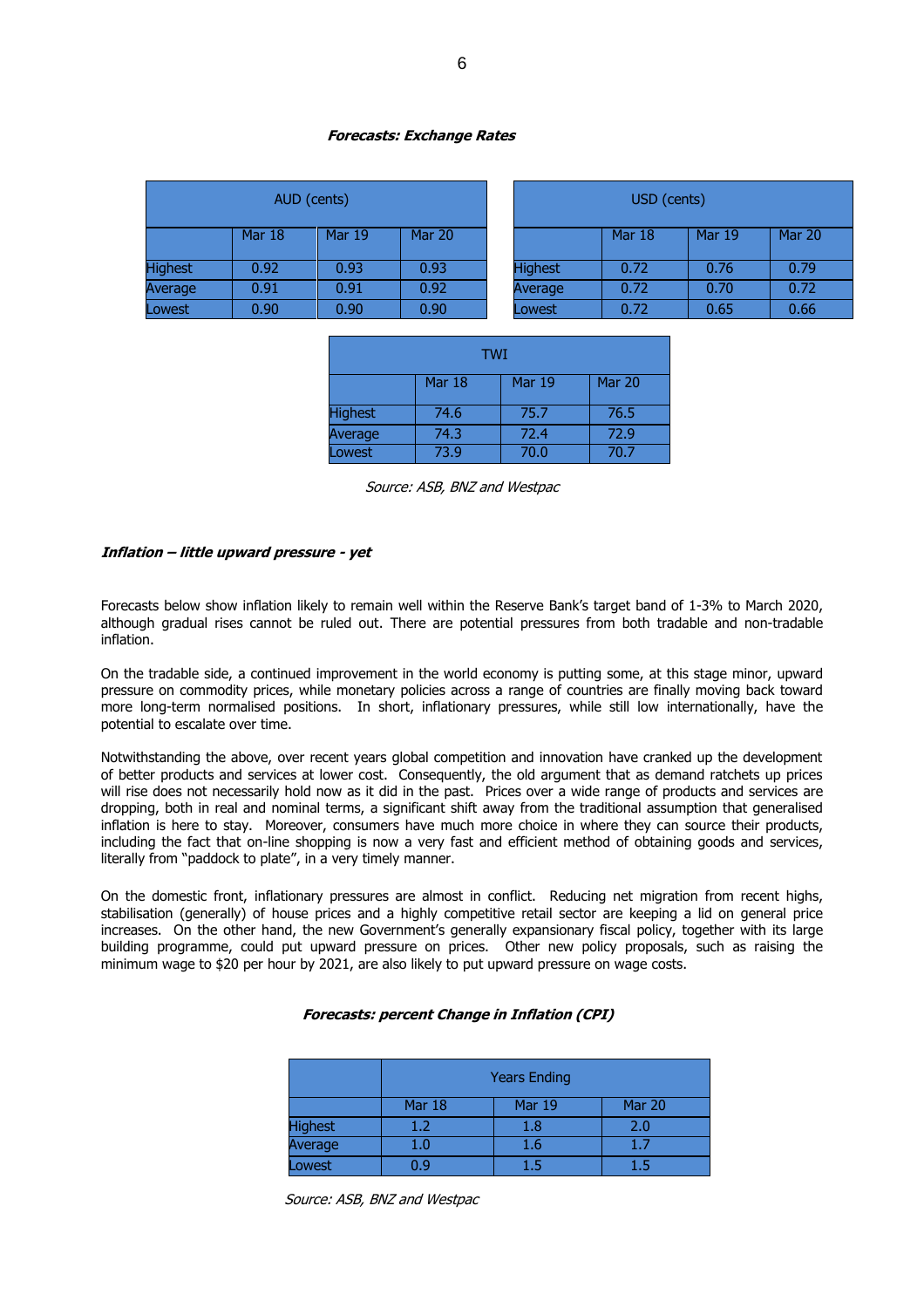#### **1.3 Business activity and consumer confidence**

#### **Business confidence edging up again after post-election collapse**

While business activity indicators have carried on as usual in a generally positive fashion post last year's general election, the same can't be said for business confidence. Key quantitative indicators have shown the economy steaming along reasonably nicely, as evidenced by the latest BNZ-Business NZ Performance of Manufacturing (PMI), (despite a slight blip in December 2017) and its sister survey, the Performance of Services (PSI) but on the other hand, business confidence fell over the December 2017 quarter and is only slowly recovering. More concerning was the fall off in individual businesses' assessment of their own prospects.

The ANZ Business Outlook for February 2018 found a net 19 percent of businesses pessimistic about the year ahead, compared with 38 percent in December 2017. Firms' views of their own activity improved from a more healthy base of +16 to +20. With the significant downturn in business confidence post the general election last year, it was no surprise most key activity indicators improved almost across the board in the February survey, although they are still well off their previous highs.



Given the reasonably positive story coming out of the Manufacturing and Services sectors (see below), it is hard not to read a bit of chest beating into the December 2017 quarterly results but this should settle down over time. However, a number of surveys in the first quarter of 2018 have shown businesses to be still quite nervous. In the background will be concerns about the impact of significant labour market policy proposals, along with the usual concerns about how new policies, while well-intended, will play out in reality.

The seasonally-adjusted PMI for February 2018 was 53.4, 1 point lower than in January, and the second lowest expansion value in the last 13 months (a PMI reading above 50.0 indicates manufacturing is generally expanding, below 50.0 that it is declining). The February result was also exactly on par with the overall average PMI value since the survey began in August 2002.

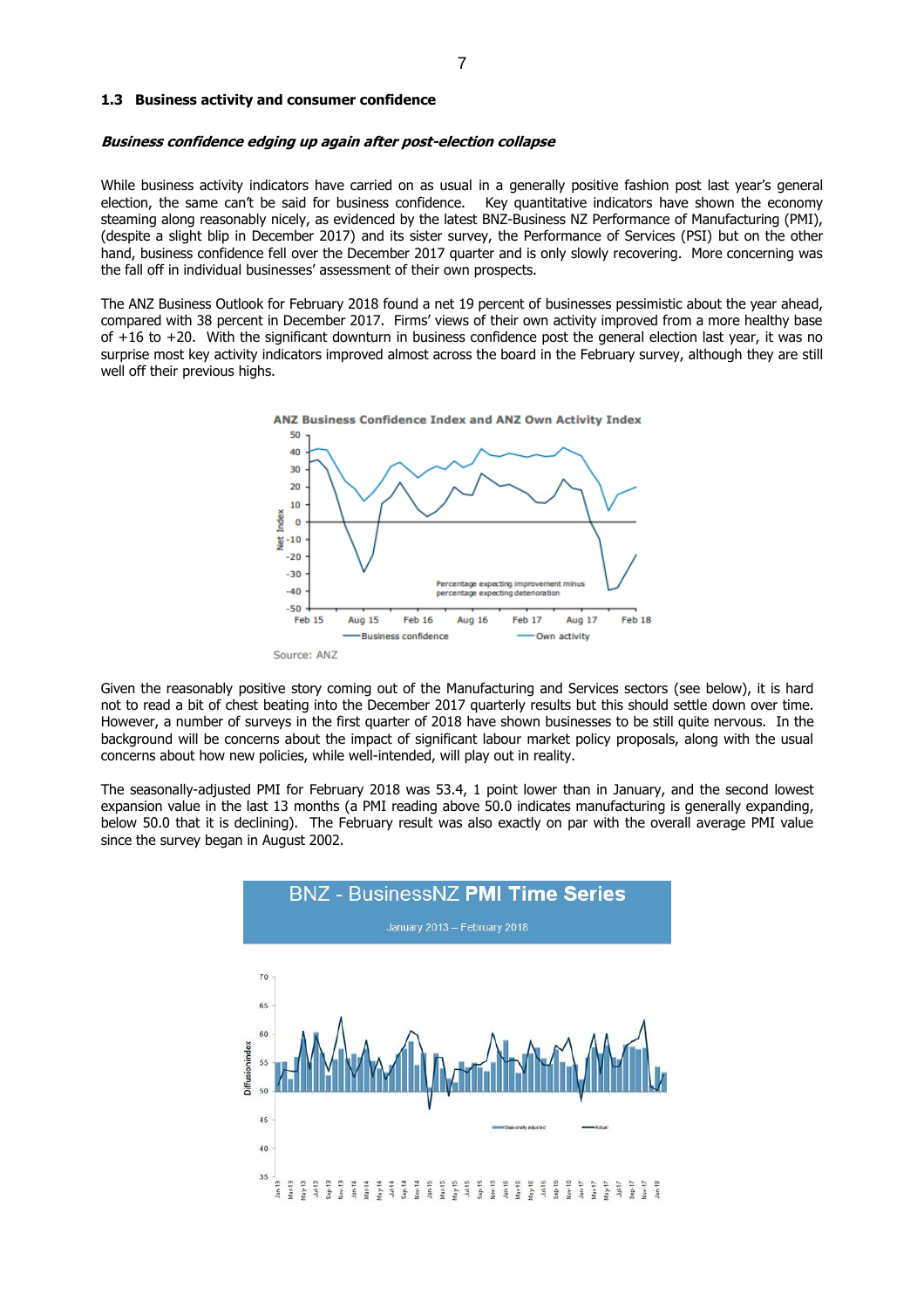The proportion of positive comments in February (51.4%) was very close to the January result (50.7%), with a number of respondents noting a sluggish start to the year, a dip in new orders being a common message.



The services sector remains firmly in positive territory, although the latest survey outcomes for February 2018 show mixed results.



The PSI for February was 55.0, 0.7 points lower than January's (A PSI reading above 50.0 indicates that the services sector is generally expanding; below 50.0 that it is declining), the fourth consecutive decrease in expansion levels.

Notwithstanding some recent softening in expansion levels, it is important to remember that since September 2017 PSI expansion levels have been very consistent, especially as new orders/business has also remained strong.

**Main Indices** 



# **Main Indices**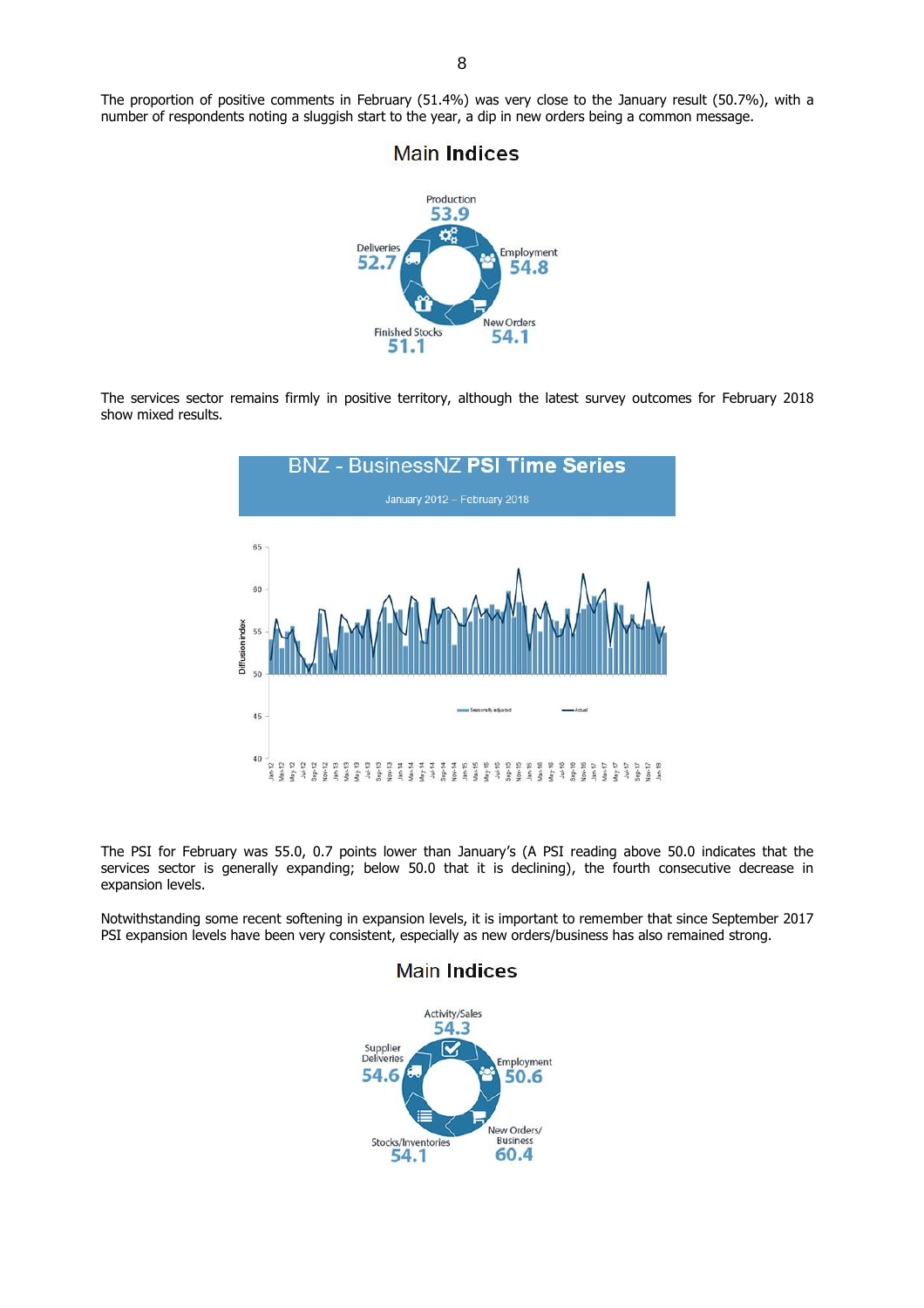Consumer confidence, unlike business confidence, is relatively buoyant and above its historical average. Here it is likely a number of factors are at play, including labour market activity remaining strong (see below) with opportunities to enter the labour market driving up labour force participation.

The ANZ-Roy Morgan NZ Confidence Survey showed confidence lifting slightly to reach 127.7 in February this year. While a little off the high reached in September last year, consumer confidence has been more or less solid for the last couple of years, as can be seen below.



#### **ANZ-Roy Morgan Consumer Confidence**

Source: ANZ, Roy Morgan

The survey found consumers continuing to be content with their current financial situation with a net 15 percent feeling financially better off than a year ago and the proportion of those who reported being worse off the lowest in survey's history. Both results point significantly to the value of an economy delivering growth and relatively low levels of unemployment, at least by historical standards.

Consumers appear to have little enthusiasm for paying down debt and household debt levels continue to edge up despite the threat of higher interest rates down the track. Consumers appear comfortable with the fact that mortgage interest rates have been at historic lows for some time now and seem not to have factored in an understanding that interest rates will again rise, perhaps sooner rather than later, putting many households and indeed some businesses under financial strain.

#### **1.4 Labour market – regulatory shake-up planned**

#### **Employment – solid growth**

The labour market continues to perform reasonably well with a number of forward-looking indicators showing unemployment likely to reduce further over the forecast period to reach 4.2 percent by March 2020 - as below.

|         | Quarter |        |        |
|---------|---------|--------|--------|
|         | Mar 18  | Mar 19 | Mar 20 |
| Highest | 4.4     | 4.6    | 4.6    |
| Average | 4.4     | 4.2    | 4.2    |
| Lowest  | 4.3     | 37     | 3.6    |

Source: ASB, BNZ and Westpac

Official statistics and several business surveys reveal a relatively strong labour market. StatisticsNZ's Household Labour Force Survey (HLFS) for the December quarter 2017 showed a relatively robust picture, while the PMI and PSI show continued strength, largely across the board.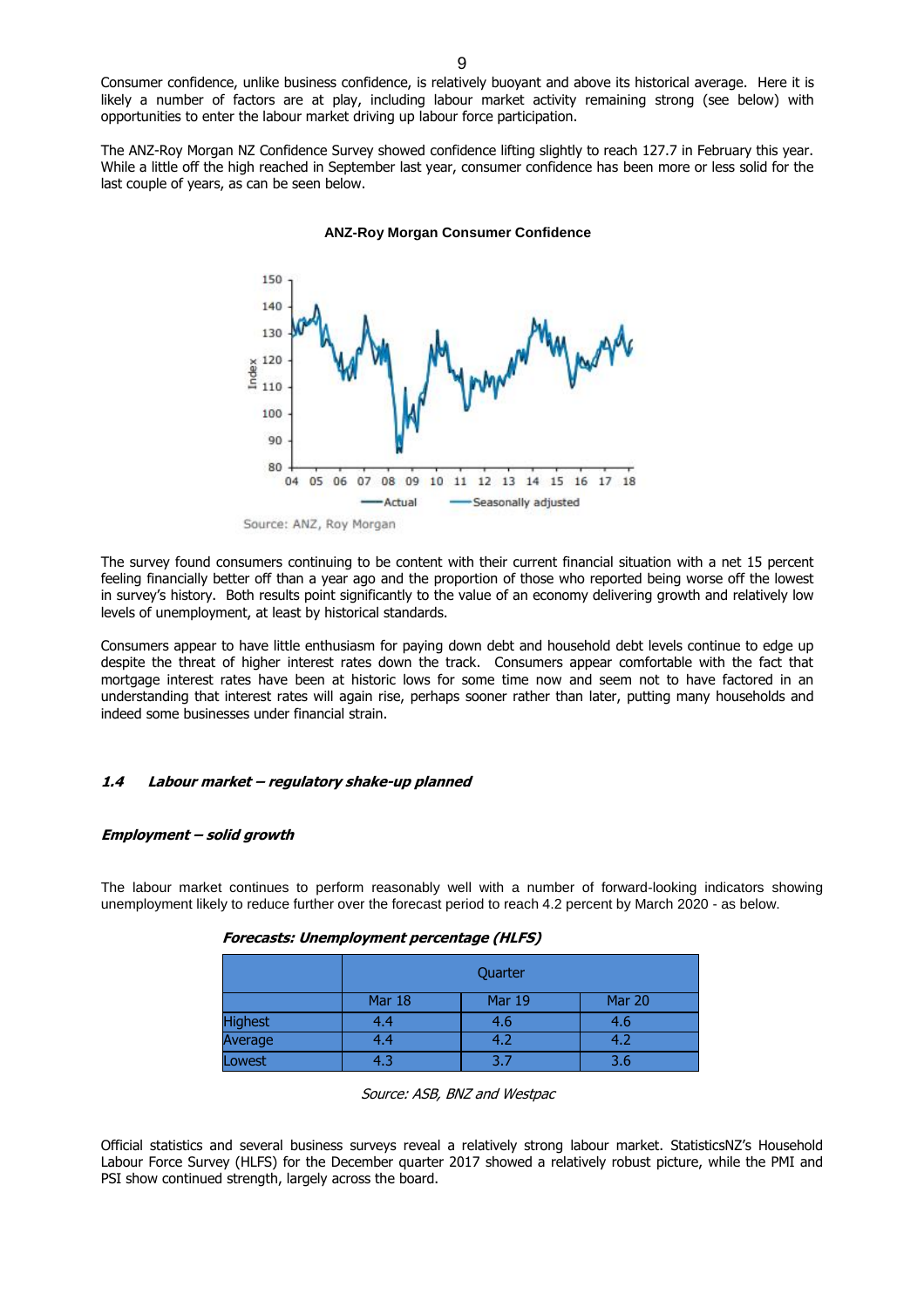Notwithstanding a positive picture overall for aggregate employment growth, associated declines in unemployment, and continued strong growth in job vacancies, there remain significant regional differences, and perhaps more importantly differences in various regional areas' unemployment rates. With levels of youth unemployment and young people not in education, employment or training (NEETS) still relatively high, a great deal of effort will be required to ensure the most vulnerable in society are able to participate actively in the labour market rather than simply fall into a life of benefit dependency.

As well, the number of "underemployed" (those working part-time who want more hours and are available) saw the underutilization rate creep up to 12.1 percent in December reinforcing the need to look through some of the headline rates of employment/unemployment to get a clearer picture of future activity.

Annual GDP growth, expected to remain around 3 percent per annum, should facilitate further employment growth, although the prospect of further growth in labour force participation could be tempered somewhat if net migration levels continue to come off their recent highs.

The Government has a very full agenda of labour market changes some which can be seen as rather technical issues which these might help businesses and workers understand their rights and obligations in the modern era (e.g. a review of the Holidays Act). Other changes, such as significant increases in the minimum wage over time, could spell trouble if employees are unable to retain their employment or potential employees are unable to enter the labour market to help them improve their productivity and earnings potential over time.

The Government's ER agenda has been organised in two main phases, i.e. within the first 100 days (ended on 3 February 2018), and "later".

#### **First 100 days (ended on 3 February 2018)**

Changes to the **minimum wage** have already been announced. It will move to \$16.50 (up \$0.75) on 1 April 2018, and progressively to \$20 by 2021. The 2018 change was made by Order in Council issued on 12 February (statutory instrument (regulation) 2018/10).

Similarly, the increased **paid parental leave** period has already been announced (though as yet there has been no official Order in Council) and will go from the current 18 to 22 weeks on 1 July 2018, increasing to 26 weeks by 2020.

#### The government has introduced a **bill amending the Employment Relations Act**.

Changes included in the Bill will:

- Restrict the availability of 90-day trial periods to small businesses (<20 employees),
- Make reinstatement again the primary remedy for dismissal,
- Specify meal breaks at specified times,
- Remove small business exemptions when contracting out work or in sale of business situations protected by Part 6A of the ER Act and increase timeframes for making decisions,
- Allow unions to initiate bargaining earlier than employers,
- Impose a duty to conclude collective bargaining unless there are genuine reasons not to,
- Remove employers' ability to opt out of MECA negotiations,
- Require employers to provide information about unions to prospective employees,
- Require new employees to be automatically covered by an applicable collective agreement for first 30 days of their employment,
- Repeal partial pay for partial strikes, e.g. "go slows" and "work to rules",
- Increase union rights of access to workplaces (effectively removal of the requirement to seek the employer's permission),
- Require employers to provide reasonable time off for union delegates to perform union duties,
- Require pay rates to be included in collective agreements,
- Provide greater protection against discrimination for union members.

#### **"Later"**

Past the first 100 days, the Government will turn its attention to the creation of its flagship policy of Fair Pay Agreements and will as well deal with several other issues including pay equity and arrangements giving employeelike rights to contractors. These are issues the Government believes need in-depth consideration before finalising its position.

Specifically the government will

- Tighten **passing on rules** (i.e. the process of "passing on" conditions negotiated by unions for their members to non-union members in the same workplace),
- Review the **"Hobbit Law"** arrangements governing contracting and employment arrangements in the film industry. A working group has been established for this purpose (BusinessNZ is represented on the group),